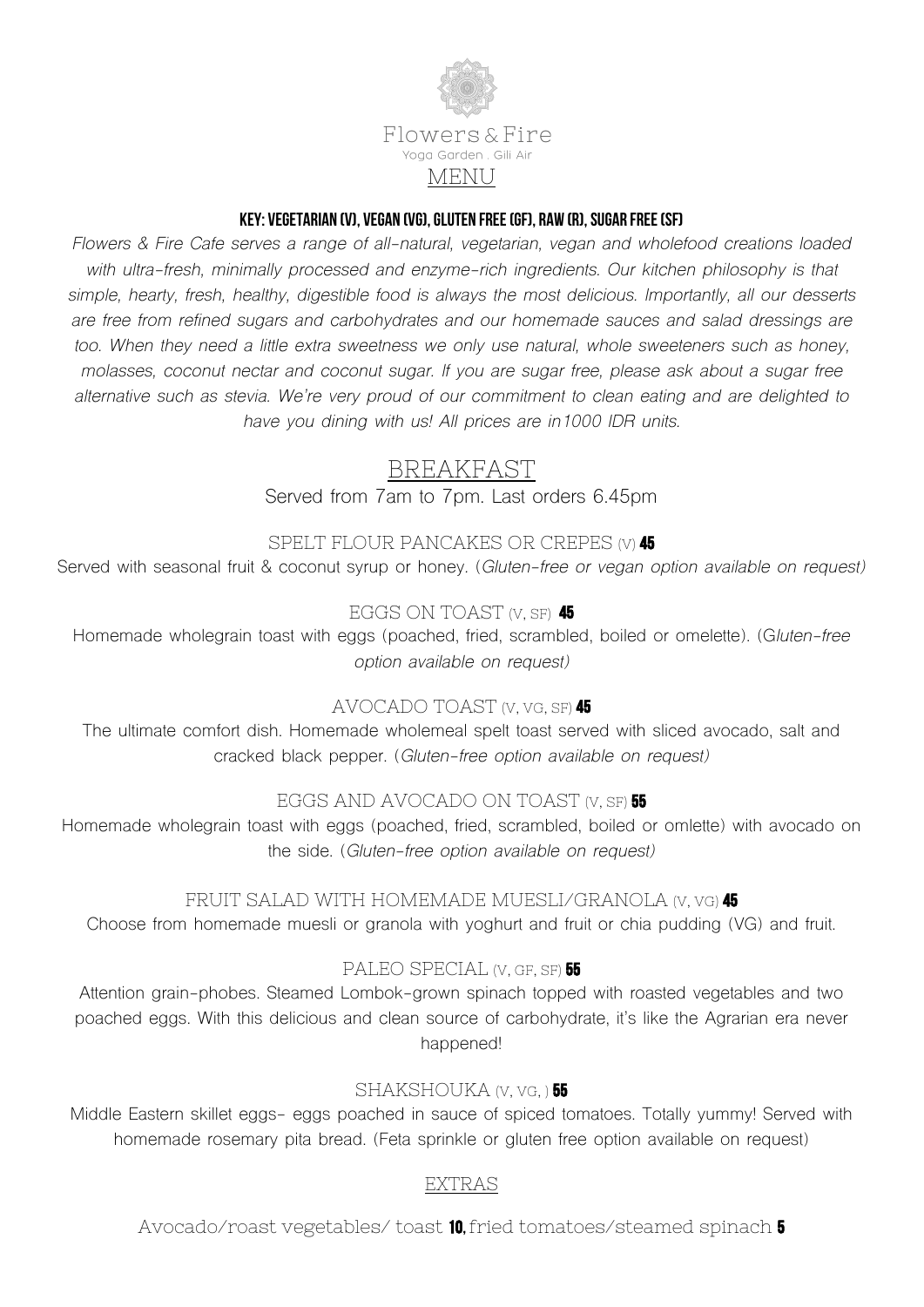#### SMOOTHIE BOWLS 65

#### Choose your smoothie basefrom the list below

#### NUTS FOR CACAO (V, VG, GF, R, SF)

Cacao is a bad arse superfood, so the more chocolatey your smoothie is, the more antioxidants you are gifting your body temple. Full of sweet banana, homemade peanut butter, cacao powder, cacao nibs and dates this is basically a chocolate pudding in a smoothie bowl. Ask for extra cacao if this smoothie order is a repressed desire for a dessert. You won't be disappointed!

#### TROPICAL SUNSHINE (V, VG, GF, R, SF)

This creamy, nutritious and yummy treat of banana, coconut cream, pineapple and dates radiates with vibrant tropical deliciousness. After drinking it, you will too! Tip: Add some cacao for next level yumminess!

#### PINK DRAGON (V, VG, GF, R, SF)

Who can resist a vitamin packed drink that's delicious, nutritious and packed with everything that is pink!! With dragon fruit, banana, beetroot and goji berries this drink is high in magnesium, iron and is extremely attractive. Well you know what they say. You are what you eat!

#### GREEN GLOW (V, VG, GF, R, SF)

With antioxidant rich spinach, papaya, banana, dates and cacao this is the tastiest way to get your raw greens fix. Say goodbye to those pesky free radicals and hello to a shinier you!

#### Then choose 3 of the following fruits:

Papaya Watermelon Pineapple Dragon Fruit Banana

#### And 3 of the following toppings:

Homemade Peanut Butter (V, VG, GF, SF) Homemade Granola (V. VG) Dried Apricots **(V, VG, GF, R, SF)** Crushed Almonds **(V, VG, GF, R, SF)** Crushed Peanuts **(V, VG, GF, SF)** Goji Berries **(V, VG, GF, R, SF)** Chopped Dates  $N$ , vg, GF, R, SFJ Pumpkin Seeds **(V, VG, GF, R, SF)** Flaxseeds **(V, VG, GF, R, SF)** Chia Seeds  $N$ ,  $V$ G, GF, R, SFJ Raw Cacao Nibs **(V, VG, GF, R, SF)** Coconut Flakes **(V, VG, GF, R, SF)** Sultanas/raisins **(V, VG, GF, R, SF)** 

For Any additional toppings, add 10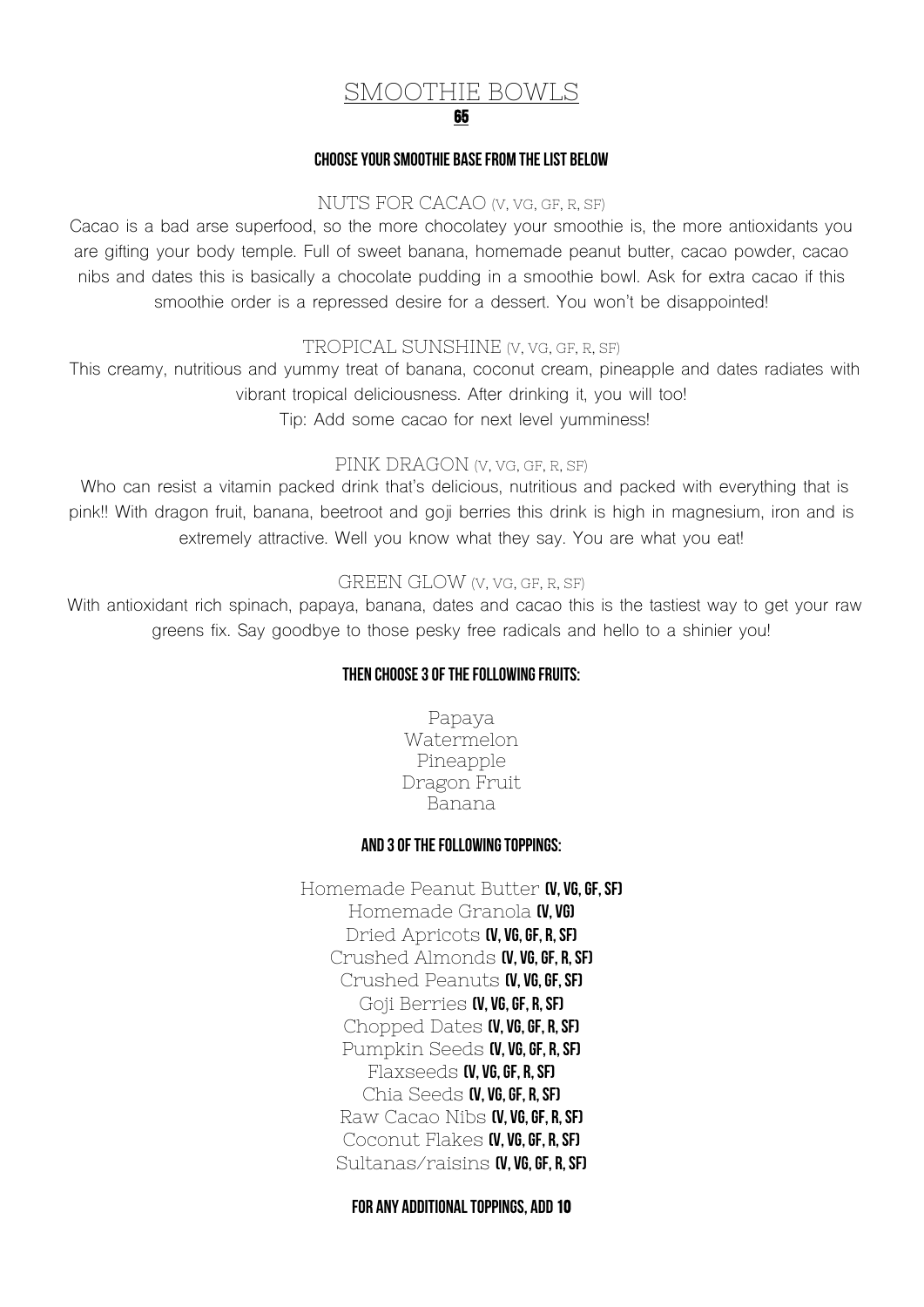# WARRIOR GODDESS POWER SMOOTHIE BOWLS

#### 75

#### Choose your smoothie basefrom the list below

These smoothies are super charged with berries and superfoods to bring out your inner super human.

#### QUEEN DURGA BLACK FOREST MOCHA SHAKE (V, VG, GF, R, SF)

Banana, blueberries, raspberries, blackberries, dates, cacao powder, coconut cream, cacao nibs and a shot of Lombok coffee. This shake will fire up your warrior heart while it polishes your complexion. You will emerge from drinking as fierce and radiant as the great goddess Durga.

#### XENA WARRIOR PRINCESS SHAKE (V, VG, GF, R, SF)

Banana, pineapple, dates, raw vegan protein powder, spinach, chia seeds, cacao nibs and cacao powder. Grow a powerful and strong body – feed your muscles while infusing your cells with vitamins and nutrients. A true warrior princess is strong and shiny!

#### DANERYS IBU NAGA (MOTHER OF DRAGONS) SHAKE (V, VG, GF, R, SF)

Dragon fruit, banana, goji berries, mixed berries 1, chia seeds, flaxseeds and coconut flakes. Through yoga we activate and ride our dragon power but we've also got to feed it! This delicious concoction should do the trick, keeping you strong, radiant and energized – plus it's pink!

#### Then choose 3 of the following fruits:

Papaya Watermelon Pineapple Dragon Fruit Banana

#### And 3 of the following toppings:

Homemade Peanut Butter (V, VG, GF, SF) Homemade Granola (V. VG) Dried Apricots **(V, VG, GF, R, SF)** Crushed Almonds (V, VG, GF, R, SF) Crushed Peanuts **(V, VG, GF, SF)** Goji Berries **(V, VG, GF, R, SF)** Chopped Dates (V, VG, GF, R, SF) Pumpkin Seeds **(V, VG, GF, R, SF)** Flaxseeds **(V, VG, GF, R, SF)** Chia Seeds  $N$ ,  $V$ G, GF, R, SFJ Raw Cacao Nibs **(V, VG, GF, R, SF)** Coconut Flakes **(V, VG, GF, R, SF)** Sultanas/raisins  $\alpha$ , vg, GF, R, SF)

#### For Any additional toppings, add 5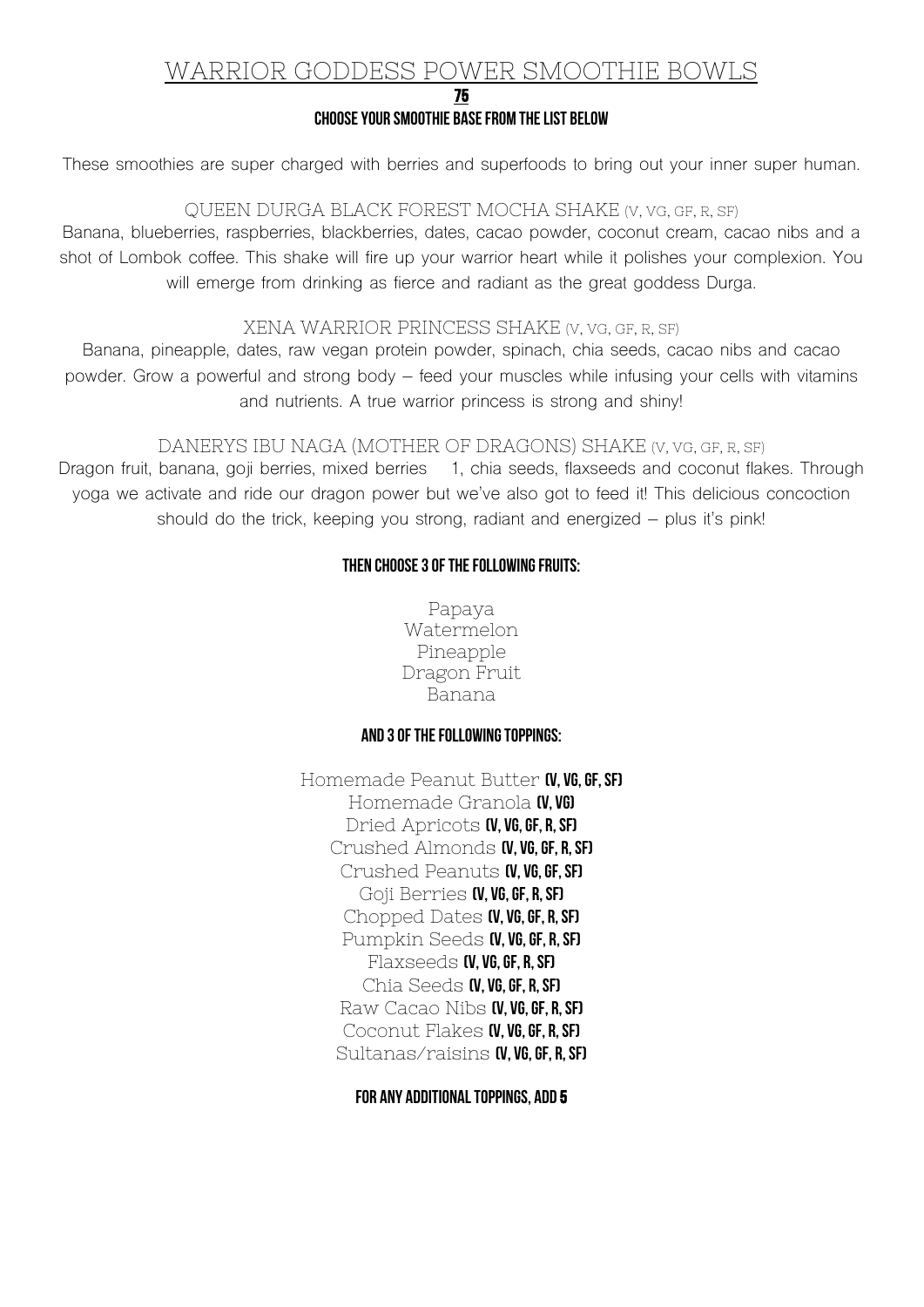

# LUNCH/DINNER

Served from 11am to 7pm. Last orders 6.45pm

#### EDAMAME (V, VG, GF, SF) 35

Soybeans in pods, lightly cooked in tamarind broth, sprinkled with sea salt & served with broth on the side. High in protein, fibre, antioxidants & Vitamin K-a super-delicious snack with myriad health benefits

### VEGETABLE RICE PAPER ROLLS (V, VG, GF) 65

Rice paper rolls filled with vegetables and tofu – a great choice for a big raw veggie hit in a tasty package. Served with a side salad and satay sauce and/or sweet chilli sauce.

### VEGAN SAMOSAS (V, VG) 65

Made with delicious homemade vegan pastry and filled with potatoes, onions, pumpkin, carrots and cauliflower. These samosas are insanely tasty and served with a side salad plus Pili's amazing homemade sweet chili sauce (VG) and/or garlic yoghurt dressing (*yoghurt dressing not vegan)*

### RED RICE NORI ROLLS WITH SEAWEED SOUP (V, VG, GF) 75

Red rice and seaweed rolls filled with raw vegetables and marinated tofu. These are gluten-free and vegan. So healthy they're guilt free. Served with seaweed soup and a side salad

# CURRY OF THE DAY (V, VG, GF) 65

Always vegan, served with red rice and banana rolled in coconut flakes.

### SOUP OF THE DAY (V, VG, SF, GF option available ) **45/65**

Always vegan, served with a garlic toasted homemade white or wholemeal spelt bread roll. Gluten-free options available. Choose a snack or meal size portion.

### BURGER (V, VG) 65

Your choice of lentil, falafel, tofu or tempeh patty on a toasted white or homemade wholemeal spelt bread roll, served with a side salad and homemade satay sauce or sweet chilli sauce

#### GADO-GADO (V, GF, VG option available) 65

Traditional Indonesian *gado-gado* with a wholefood twist. Steamed seasonal vegetables & lettuce served with red rice, tofu, tempeh, boiled egg & homemade satay sauce. (*vegan option available with no egg)*

### HOMEMADE PESTO GNOCCI (V, VG, GF) 65

Scrumptious gluten**-**free vegan gnocchi dumplings with homemade pesto sauce (your choice of vegan or non-vegan pesto) served with a side salad

### QUINOA MUSHROOM RISOTTO (V, GF, VG option available) 65

Tahir's delicious mushroom and parmesan risotto with rosemary pumpkin garnish served with a side salad. Delicious vegan option available made with coconut cream.

### LENTIL/FALAFEL WRAP (V, VG, GF option available) 65

Choose from either a falafel or lentil patty wrapped in a warm tortilla with hummus, lettuce, tomato, Tahir's med salad (beetroot, carrot, lettuce, lime, olive oil) and tabouli. Served with a side salad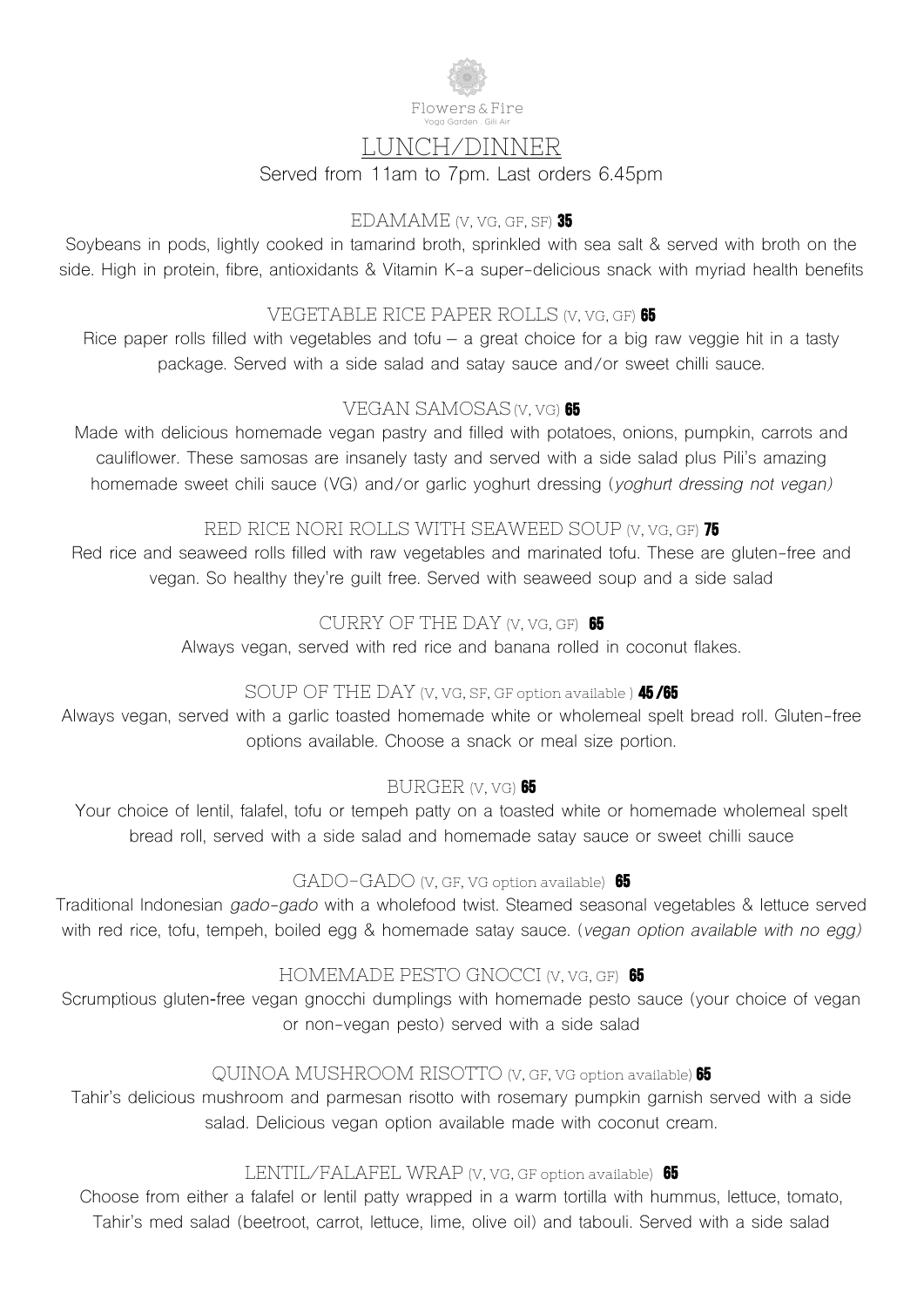# SALAD BOWLS

#### MACRO MEDITERRANEAN SALAD BOWL (V, VG, GF) 65

Salad - lettuce, spinach, tomato, tabouli (parsley, mint, tomato, lime) and Tahir's med salad (beetroot, carrot, lettuce, lime, olive oil) with falafel, roasted vegetables, hummus and fresh lime dressing

### LENTIL SALAD BOWL (V, GF.) 65

Salad - lettuce, spinach, tomato, mint, parsley and Tahir's med salad (beetroot, carrot, lettuce, lime, olive oil) with a lentil patty, grilled eggplant, sweet sesame dressing and yoghurt sauce

#### TOFU/TEMPE SALAD BOWL (V, VG, GF) 65

Salad – lettuce, spinach, bean sprouts, carrots, mint, coriander, broccoli with sweet tofu and/or tempe, sweet sesame dressing and satay sauce.

### EGGPLANT SALAD BOWL (V, GF.) 65

Salad – lettuce, spinach, carrot, beetroot, tomato, coriander, mint, with grilled eggplant, broccoli, yoghurt dressing and miso sauce.

### CHOOSE YOUR OWN ADVENTURE SALAD BOWL 65

This is your chance to get creative and as selective as your yogi heart desires. Working from a salad base of lettuce, spinach, beetroot, carrot, bean sprouts, tomato, parsley, coriander and mint, choose how you want to beef it up (knowing no cows were actually harmed in the creation of this dish!) with up to two of the following concentrated ingredients:

> Lentil Patty (v, vg, sf, GF) Falafel Patty (v, vG, SF,GF) Roasted Vegetables (V, VG, GF, SF) Tempe Manis **(V, VG, GF)** Tofu Manis  $(V, VG, GF)$ Broccoli (V, VG, GF, SF) Pumpkin **(V, VG, GF, SF)** Poached Egg (V, GF, SF) Grilled Eggplant **(V, VG, GF, SF)**

Choose a dressing from the following options…can't decide? Of course you can't, you're creative. Go ahead choose three!

> Tahini and Lime (V, VG, GF) Yoghurt and Garlic **(V.GF)** Sweet Sesame **(V, VG, GF)**  $Miso$  (V, VG, GF) Satay Sauce **(V, VG, GF)** Lime and Coconut Oil  $N$ , vg, GF, SF) Lime and Sesame Oil  $\alpha$ , vg, GF)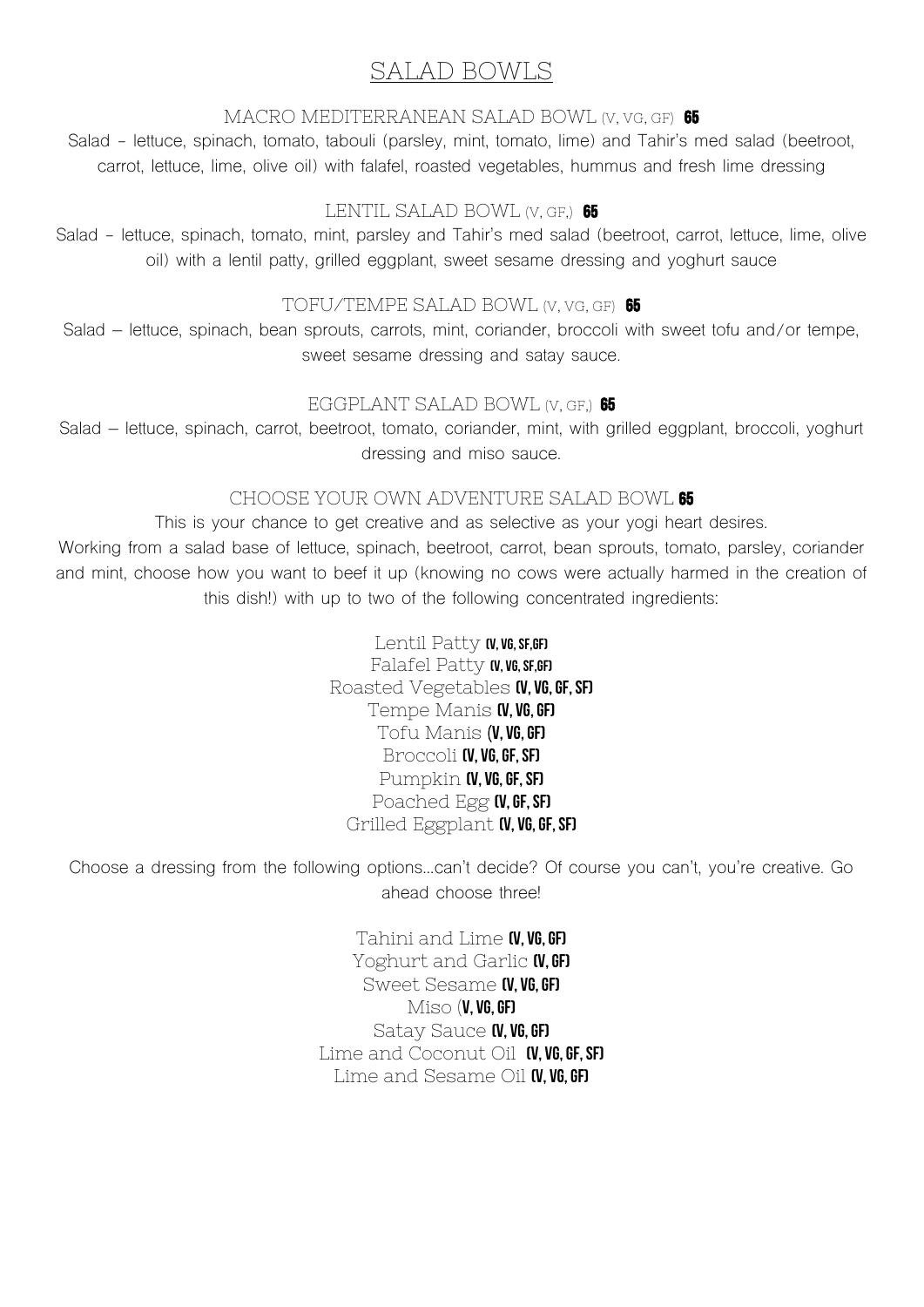

# DESSERTS

#### Ask our staff about desserts of the day and options for delicious add-ons.

### TAHIR'S MAGIC PUDDING (V, VG, GF) 35

A sweet alchemy of banana, secret spices, coconut cream and coconut flakes topped with a sauce of apricots and prunes stewed in healthy coconut sugar. This pudding is sublime. Too delicious to be so healthy!

#### JUSTINE'S RAW SNICKERS (V. VG, GF, R.) 35

Designed our amazing visiting raw food chef Justine, and refined by Tahir, this dessert tastes insanely wicked yet is oh so pure when you break it down to its ingredient parts. Made with almonds, peanuts, raw vegan protein powder, coconut oil, coconut syrup and homemade peanut butter, you will seriously not believe this is healthy or raw!

### CACAO ICE MAGIC RAW VEGAN ICE CREAM (V, VG, GF, R, SF)

Your choice of banana, pineapple or dragon fruit ice cream encased in a hard cacao shell. Crack it with a spoon and indulge! Sugar free, gluten free, vegan and raw. *(Hot tip-The banana is amazing with a peanut butter top up)* 30 1 scoop, 45 2 scoops, 55 3 scoops.

### Add-Ons (Extra Toppings) 10 EACH

Homemade Peanut Butter (V, VG, GF, SF) Homemade Granola (V, VG) Dried Apricots **(V, VG, GF, R, SF)** Crushed Almonds **(V, VG, GF, R, SF)** Crushed Peanuts (V, VG, GF, SF) Goji Berries **(V, VG, GF, R, SF)** Chopped Dates **(V, VG, GF, R, SF)** Pumpkin Seeds (V, VG, GF, R, SF)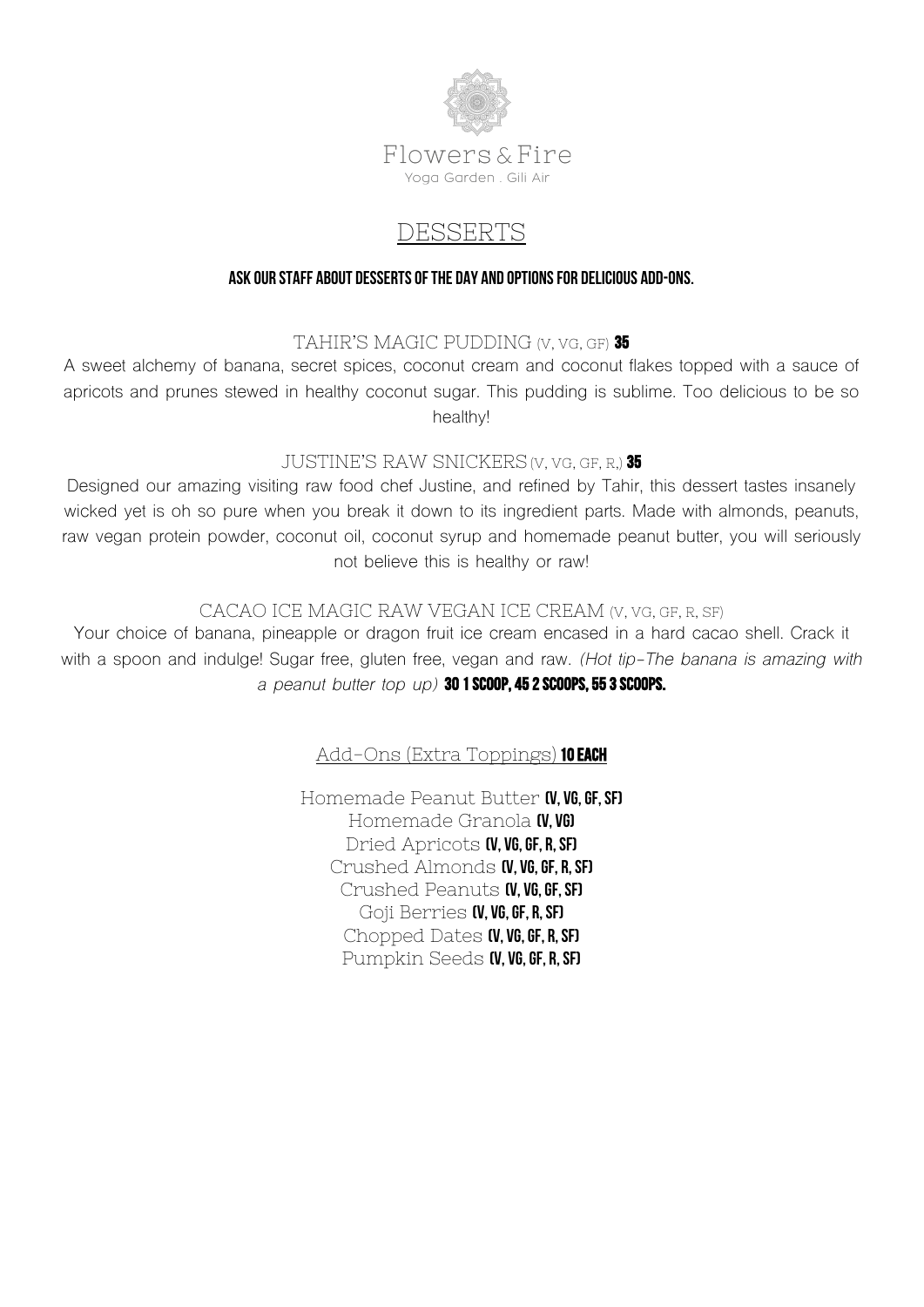

'Let food be thy medicine' said Hippocrates back in the day. Well we say 'let drink be thy medicine too!' Bursting with the goodness of fresh whole fruits and herbs these drink will make your body and taste buds dance a merry tune!!!

# COLD DRINKS & JUICES

# MAMA PILI'S JAMU (V, VG, GF) 40

*Jamu* is a renowned Indonesian health drink. With powerful anti-inflammatory properties, it is a great detoxifier, as well as a blood and liver cleanser. But you haven't really tasted it till you've tried Pili's mum's recipe. Having tasted many *jamu* variations I can honestly say this is the yummiest. Made with turmeric, tamarind, coconut syrup and ginger, not only does this work like traditional *jamu* to support your radiance but, with the addition of tamarind, it also supports your reproductive health. It's my saviour at PMT time (and everyone else's in a one kilometer radius)!

# WELCOME DRINK (V, VG, GF.) 35

Our welcome drink is so healthy and delicious we thought it would be a crime to limit it to when you just arrive! Full of lime, mint, lemongrass, ginger and coconut sugar, it's an antioxidant party in your mouth. Did somebody say, 'Great skin?'

# ICED LIME AND MINT WATER (V, VG, GF, R, SF) 25

Full of vitamin C, magnesium and high in antioxidants, this cool and refreshing drink has a light minty flavour and is excellent for hydrating.

# ICED TEA WITH LIME AND MINT (V, VG, GF, R, SF) 25

With radiance boosting vitamin C, magnesium and a double antioxidant dose with the addition of tea, this refreshing beverage reboots your energy, shines up your complexion and keeps you hydrated.

# WATERMELON AND MINT JUICE (V, VG, GF, R, SF) 30

The benefits of watermelon are numerous and too long to boast about here but with its high levels of vitamin C and vitamin A producing carotenoids among other goodies, lets just say that your skin, hair, sore muscles, heart and eyes will love it!!

# LEMONGRASS, MINT, LIME AND HONEY JUICE (V. VG, GF, R.) 30

Did you know that lemongrass can reduce anxiety, bloating, infection, cholesterol and pain, plus its great for oral health and the production of red blood cells. Add to that the antibacterial yumminess of honey and the health benefits of our mint and lime juice and you have a super duper body booster. (Please ask if you want to substitute honey with coconut syrup or stevia).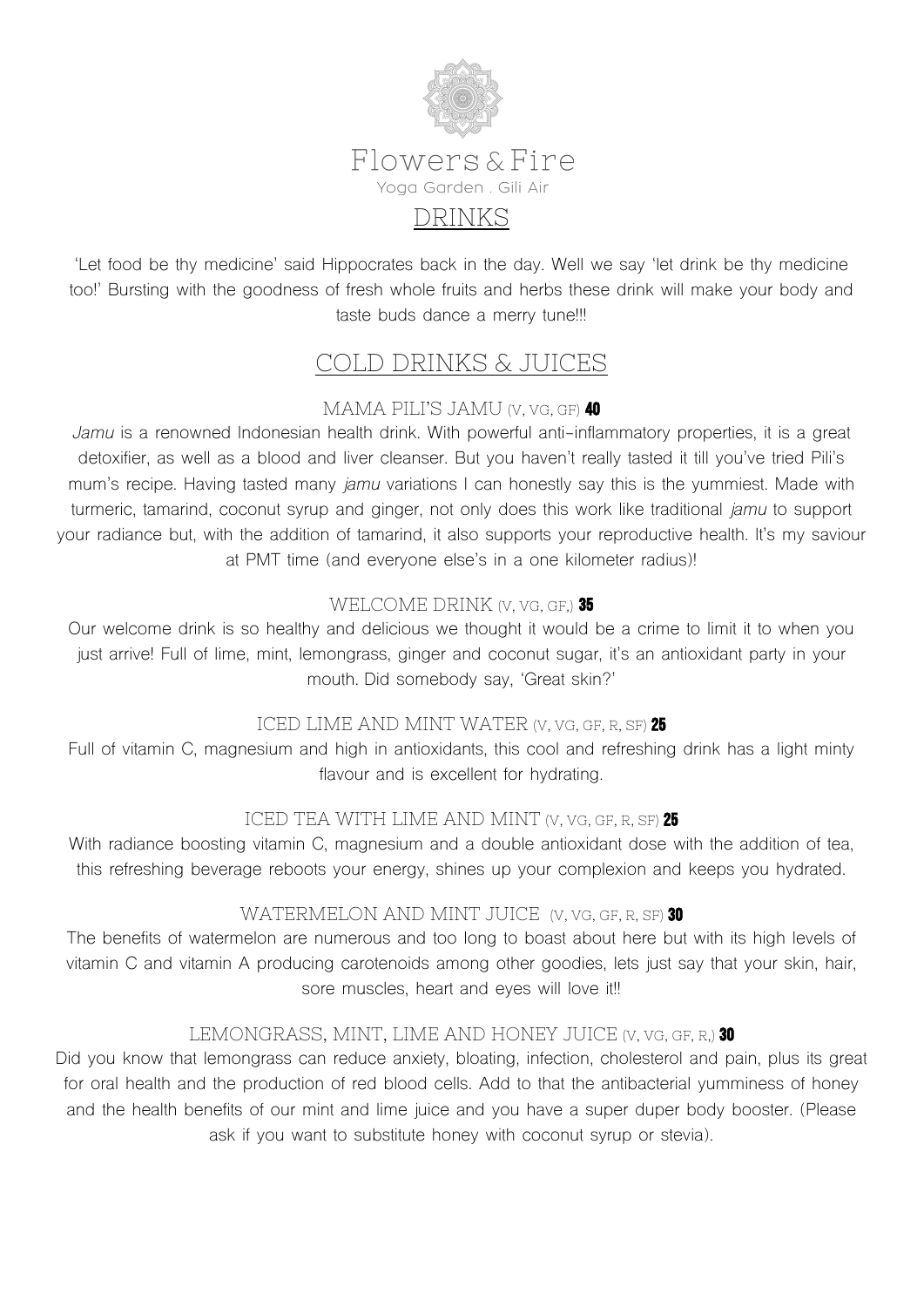LIME, MINT AND PASSIONFRUIT JUICE (seasonal availability) (V, VG, GF, R, SF) 30 Passionfruit is so yummy that you don't need to mention the health benefits to talk it up, but it's a nutrient rich immune booster, great for reducing anxiety and insulin sensitivity. Add that to the health benefits of our lime and mint juice and your body and tastebuds will love you at the same time.

### KELAPA MUDA – YOUNG COCONUT (V, VG, GF, R, SF) 30

Most of you probably know that the health benefits of drinking young coconuts are through the roof. High in electrolytes it is one of the best ways to rehydrate after class because its potassium rich electrolyte profile is similar to human blood. It's also great for boosting energy, athletic performance, detoxing, as well as reducing stress, muscle tension AND cellulite. Boom! I'll have 2 please!!!

### PAPAYA, PINEAPPLE AND MINT JUICE (V, VG, GF, R, SF) 30

Take back those dollars you put aside for your annual colonic. High in digestive enzymes and fibre, papaya is wonderful for a healthy and regular digestive track. Combine that with the bone, immune and eye strengthening qualities of pineapple and the soothing, cooling vibe of fresh mint and your body will feel clean, lean and shining

### PASSIONFRUIT, BANANA AND PINEAPPLE JUICE (V, VG, GF, R, SF) 35

Even though bananas are the sweetest natural treat, they actually help regulate your blood sugar and are full of antioxidants and fibre. Passionfruit also helps to regulate insulin sensitivity and pineapple is sky high in vitamin C. This sweet yummy drink will hit the dessert spot without taxing your pancreas. Making you balanced, full and radiant!

# SMOOTHIES AND SHAKES

# GILI QUAKE SHAKE (V, VG, GF,) 45

Get your heart pumping faster than a 7.1: Lombok coffee, peanuts, vanilla, coconut milk, cacao, whole coconut sugar (can substitute with dates), banana and dragon fruit

# Pink Zinger (V, VG, GF, R, SF) 45

With this newest addition to our smoothie menu we wanted to find a combination of supporting fruits that could bring forward the subtle, shy and sweet floral flavour tones of dragon fruit. With dragon fruit, mango, lime and dried apricot this insanely refreshing beverage is the drink we all pray for on a melting hot day. More a palette resetting sorbet than a smoothie, it gets better with every sip.

# NUTS FOR CACAO (V, VG, GF, R, SF) 45

Cacao is a bad arse superfood, so the more chocolatey your smoothie is, the more antioxidants you are gifting your body temple. Full of sweet banana, homemade peanut butter, cacao powder, cacao nibs and dates this is basically chocolate pudding in a smoothie glass. Ask for extra cacao if this smoothie order is a repressed desire for desert. You won't be disappointed!

# TROPICAL SUNSHINE (V, VG, GF, R, SF) 40

This creamy, nutritious and yummy treat of banana, coconut cream, pineapple and dates radiates with vibrant tropical deliciousness. After drinking it, you will too! Add some cacao for next level yumminess!

# PINK DRAGON(V, VG, GF, R, SF) 45

Who can resist a vitamin packed drink that's delicious, nutritious and packed with everything that is pink!! With dragon fruit, banana, beetroot and goji berries this drink is high in magnesium, iron and is extremely attractive. Well you know what they say. You are what you eat!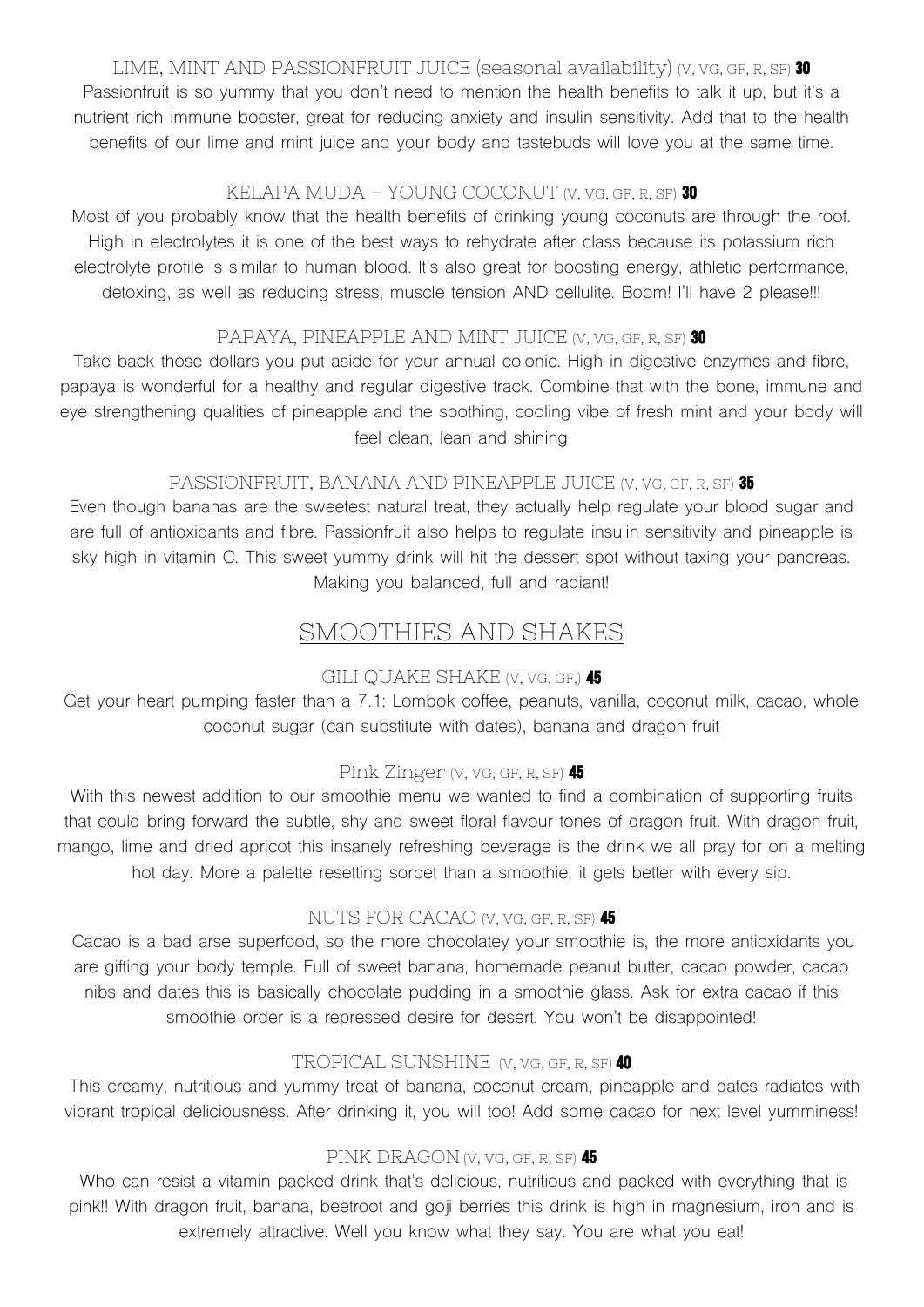#### GREEN GLOW (V, VG, GF, R, SF) 45

With antioxidant rich spinach, papaya, banana, dates and cacao this is the tastiest way to get your raw greens fix. Say goodbye to those pesky free radicals and hello to a shinier you!

#### BANANA CAKE SHAKE (V, VG, GF, R, SF) 40

Not that banana cake is necessarily something you would crave in liquid form but trust me on this, with just banana, walnuts & dates**-**this simple concoction is simply delicious. Anyway, walnuts are good for your brain! Tip-If chocolate banana cake is more your thing, and you are strictly anti-oxidants then add some raw cacao.

# WARRIOR GODDESS POWER SMOOTHIES

These smoothies are super charged with berries and superfoods to bring out your super human.

#### QUEEN DURGA BLACK FOREST MOCHA SHAKE (V, VG, GF, R, SF) 50

Banana, blueberries, raspberries, blackberries, dates, cacao powder, cacao nibs and a shot of Lombok coffee. This shake will fire up your warrior heart while it polishes your complexion. You will emerge from drinking as fierce and radiant as the great goddess Durga.

#### XENA WARRIOR PRINCESS SHAKE (V, VG, GF, R, SF) 50

Banana, pineapple, dates, raw chocolate vegan protein powder, spinach, chia seeds, cacao nibs and cacao powder. Grow a powerful and strong body – feed your muscles while infusing your cells with vitamins and nutrients. A true warrior princess is strong and shiny!

#### DANERYS IBU NAGA (MOTHER OF DRAGONS) SHAKE (V, VG, GF, R, SF) 50

Dragon fruit, banana, goji berries, raspberries, chia seeds, flaxseeds and coconut flakes. Through yoga we activate and ride our dragon power but we've also got to feed it! This delicious concoction should do the trick, keeping you strong, radiant and energized – plus it's pink!

#### SMOOTHIE TOP UPS/ADD ONS

#### ADD ADDITIONAL 5-7

Green Spinach 5 Homemade Peanut Butter 5 Passionfruit **5** Coconut Flakes 5 Dates **5** Homemade Granola 7 Flaxseeds 7 Chia Seeds 7 Almonds 7 Pumpkin Seeds 7 Raw Cacao Nibs or Powder 7 Goji Berries 10 Dried Apricots 10 Raw Green Protein Powder 10 Bee Pollen 10